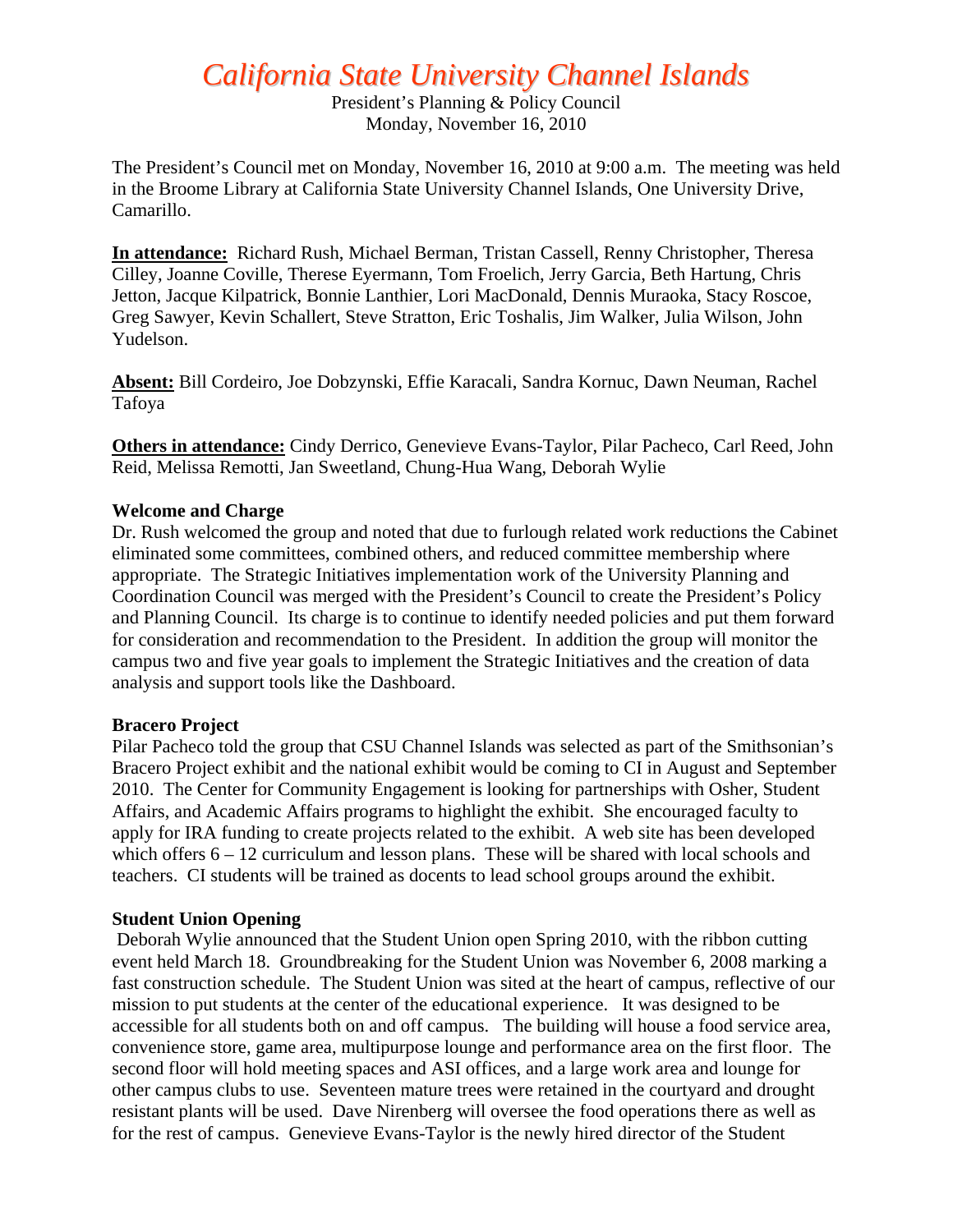Union. She comes from the University of South Dakota with 14 years experience in student union management. Work is continuing on a draft mission statement.

## **President's Report**

Dr. Rush reported that the Board of Trustees meeting did not reveal much information about the budget. The campus is allowed to have a flat enrollment for Fall 2010. This puts the campus in the category of "ok" as opposed to other CSU campuses who have been asked to cut enrollment. Furloughs continue to affect the campus with the University closed the week of Thanksgiving.

### **Policies for Discussion**

*Policy on Smoking On Campus.* Cindy Derrico presented the policy. The proposed policy is expanded from the Smoking Statement that the campus currently uses. In response to questions Cindy noted that locations for placing the smoking urns have not yet been decided. Additionally there is no smoking allowed in the residence halls, but student roommates are matched on smoking preferences. Dr. Rush asked that Council members discuss the policy broadly among their colleagues and co-workers in preparation for a vote at the next meeting.

*Policy on Animal Control.* John Reid introduced the proposed policy by noting that CSU policy prohibits animals on campus except as directed by the president. Channel Islands currently has no such directive. The president may elect to make Ventura County ordinances operative on campus. This includes leash laws, animals at large, and animal nuisances. Discussion ensued about:

- $\bullet$  the use of animals research project s their use is excluded from this policy and is addressed by a senate policy;
- $\bullet$  the geographic scope of the policy University Glen is excluded from this policy;
- the use of service animals service animals and birds are excluded from the policy yet there was a question about the mechanism that could be used to make this identification.

Additional questions were asked about the definition of the term "animal" and "pests," the importance of brining Disability Resource Programs into the discussion; and how feral animals should be treated on campus. Dr. Rush asked that Chief Reid bring the policy back after thoroughly vetting this on campus, not necessarily at the next Council meeting. *Policy on Telecommuting*. Renny Christopher informed the Council that the CSUEU requires a policy on telecommuting if any one employee telecommutes. San Jose State's policy was used as a model for the draft of the CI policy. There was discussion about how the campus would determine the safety of the home work space and the responsibility for maintaining a safe environment, parameters of responsibility on damage to University computers/property, and the working rights of the telecommuting employee. Dr. Rush encouraged Council members to solicit feedback from others and share any suggestions with Dr. Christopher. *Policy on the Composition of MPP Search Committees*. Therese Eyermann explained that the during the accreditation process WASC commended the campus practice of broad, cross-campus inclusion in decision-making in general and specifically in the hiring process for upper-level administrators. To insure this innovative aspect of the campus was institutionalized and not

formalized this cross-campus collaboration. Discussion centered on the following issues: • Some areas have stronger working relationships with another unit than others. How can that be taken into account?

subject to subsequent changes in campus leadership they recommended creating a policy that

• Should this be for all Level III and IV MPP positions or only for those positions that interact broadly across campus?